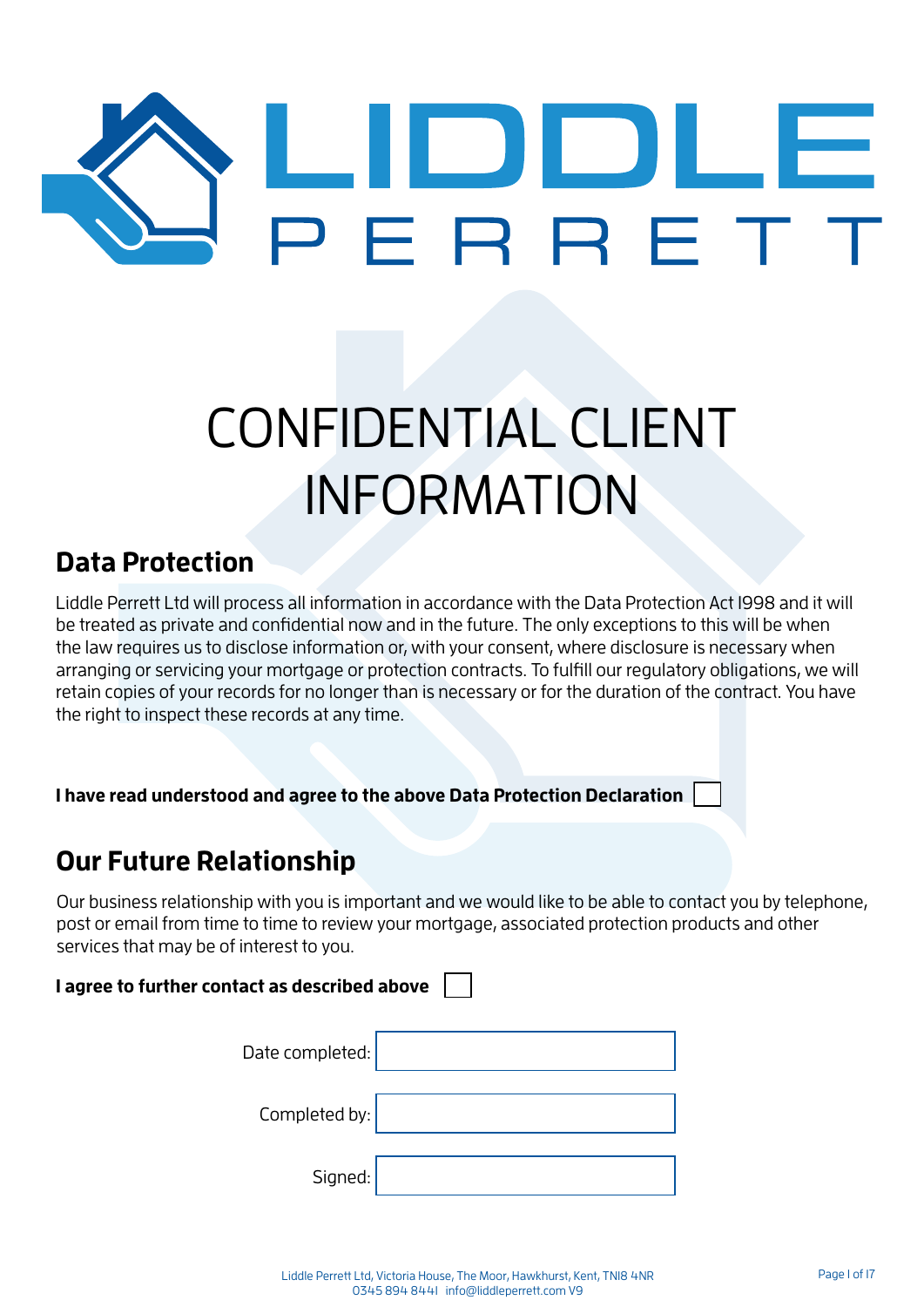# **Personal Details**

| <b>Client I</b>                                                                                      | <b>Client 2</b>                                                                                      |  |
|------------------------------------------------------------------------------------------------------|------------------------------------------------------------------------------------------------------|--|
| Title:                                                                                               | Title:                                                                                               |  |
| Forename:                                                                                            | Forename:                                                                                            |  |
| Surname:                                                                                             | Surname:                                                                                             |  |
| Date of Birth:                                                                                       | Date of Birth:                                                                                       |  |
| Smoker:                                                                                              | Smoker:                                                                                              |  |
| <b>Marital Status:</b>                                                                               | <b>Marital Status:</b>                                                                               |  |
| <b>Current Address:</b>                                                                              | <b>Current Address:</b>                                                                              |  |
|                                                                                                      |                                                                                                      |  |
|                                                                                                      |                                                                                                      |  |
| Address since:                                                                                       | Address since:                                                                                       |  |
| Address status:                                                                                      | Address status:                                                                                      |  |
| Previous Address:<br>*if total less than 3<br>years enter previous<br>address, including<br>postcode | Previous Address:<br>*if total less than 3<br>years enter previous<br>address, including<br>postcode |  |
| Address since:                                                                                       | Address since:                                                                                       |  |
| Address status:                                                                                      | Address status:                                                                                      |  |
| Previous Address:<br>*if total less than 3<br>years enter previous<br>address, including<br>postcode | Previous Address:<br>*if total less than 3<br>years enter previous<br>address, including<br>postcode |  |
| Address since:                                                                                       | Address since:                                                                                       |  |
| Address status:                                                                                      | Address status:                                                                                      |  |
| Electoral Role:                                                                                      | Electoral Role:                                                                                      |  |
| Daytime landline number:                                                                             | Daytime landline number:                                                                             |  |
| Evening landline number:                                                                             | Evening landline number:                                                                             |  |
| Mobile Number:                                                                                       | Mobile Number:                                                                                       |  |
| Email:                                                                                               | Email:                                                                                               |  |
| UK national:                                                                                         | UK national:                                                                                         |  |
| If not UK citizen, which<br>passport do you hold:                                                    | If not UK citizen, which<br>passport do you hold:                                                    |  |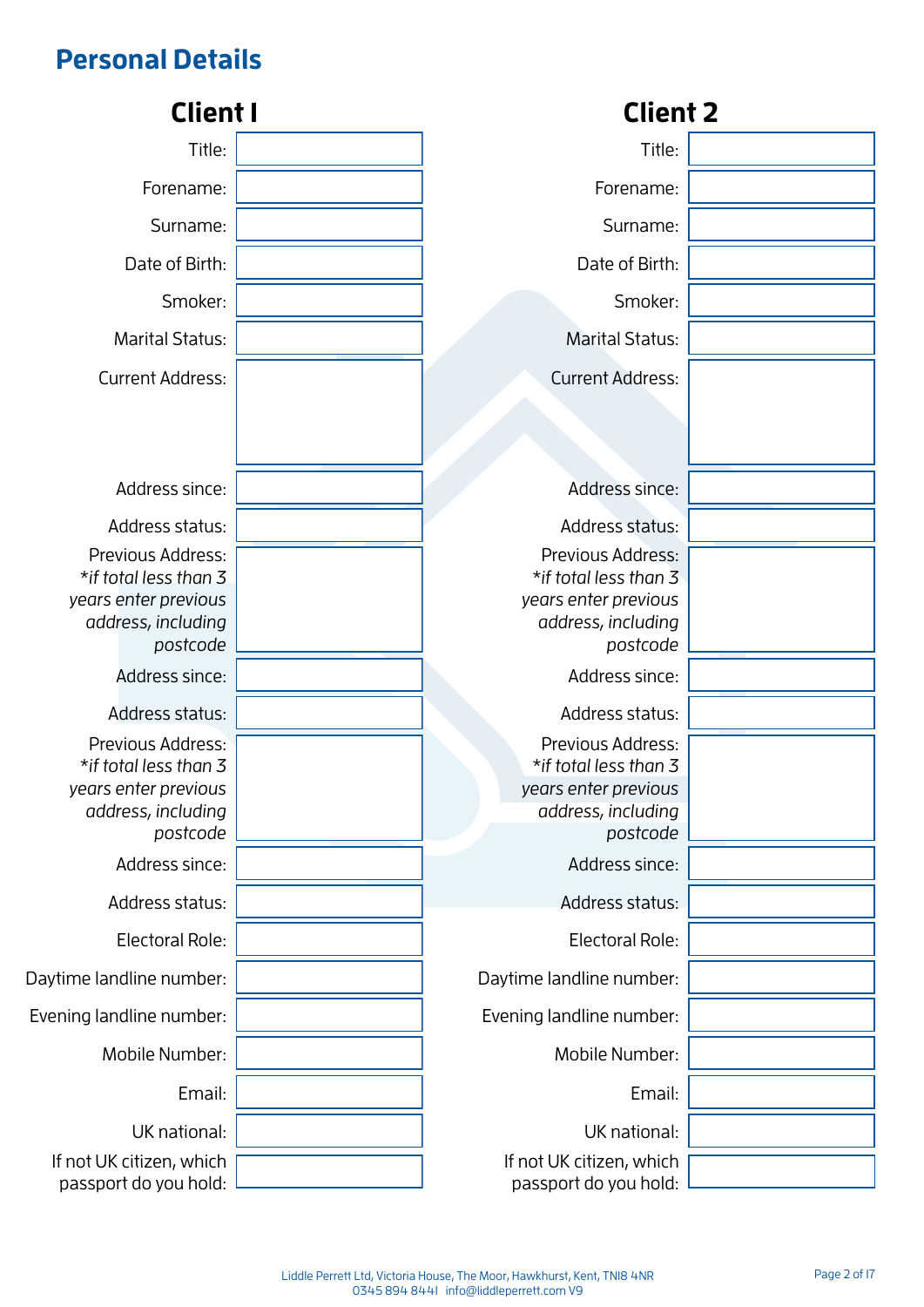#### **Income Details**



\*If you have been in your current employment for less than a year please provide Details to cover the last three years in the additional information section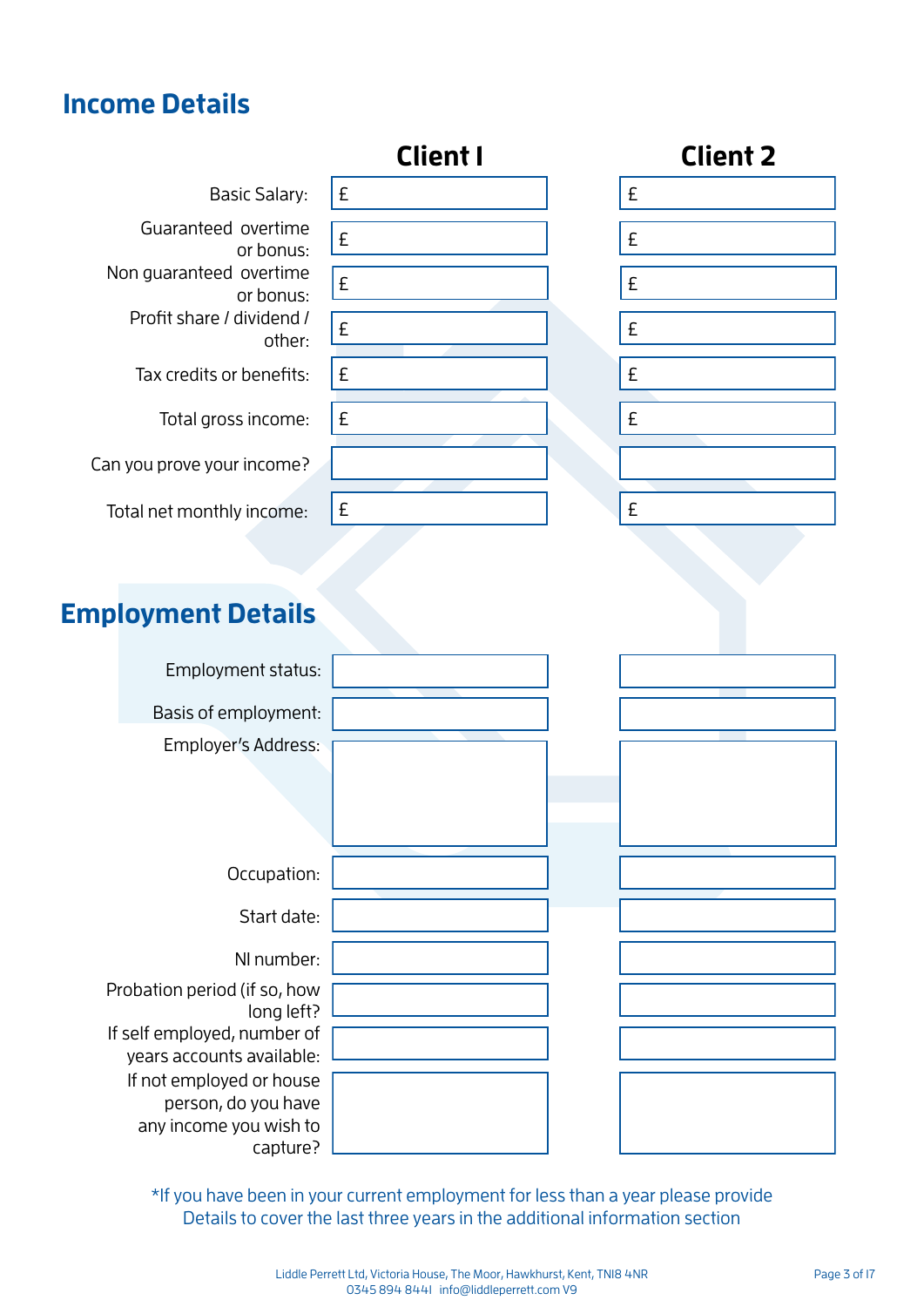#### **Credit History**

| <b>Client I</b> | <b>Client 2</b> |
|-----------------|-----------------|
|                 |                 |
|                 |                 |
|                 |                 |
|                 |                 |

Have you ever failed to keep up regular payments on your mortgage, other loans, HP agreements, credit cards etc ?

Have you ever had a default or CCJ registered against you ?

Have you ever been bankrupt or subject to an IVA ?

Have you ever had a mortgage or loan application refused ? Have you made any applications though another broker or lender recently ?

> \*If you have answered yes to any of the above questions please provide full details in the additional information section

#### **Debt Details** (please also include credit cards where there is a nil balance)

| Type & Lender (credit card/loan /<br>interest free credit / HP / student | Client I / 2 or<br>joint | Amount<br>outstanding | Monthly<br>Payment | Early Repayment<br>Charge | Date of Final<br>Payment | To be repaid |
|--------------------------------------------------------------------------|--------------------------|-----------------------|--------------------|---------------------------|--------------------------|--------------|
|                                                                          |                          | £                     | £                  | £                         |                          |              |
|                                                                          |                          | £                     | £                  | £                         |                          |              |
|                                                                          |                          | £                     | £                  | £                         |                          |              |
|                                                                          |                          | £                     | £                  | £                         |                          |              |
|                                                                          |                          | £                     | £                  | £                         |                          |              |
|                                                                          |                          | £                     | £                  | £                         |                          |              |
|                                                                          |                          | £                     | £                  | £                         |                          |              |
|                                                                          |                          | £                     | £                  | £                         |                          |              |
|                                                                          |                          | £                     | £                  | £                         |                          |              |
|                                                                          |                          | £                     | £                  | £                         |                          |              |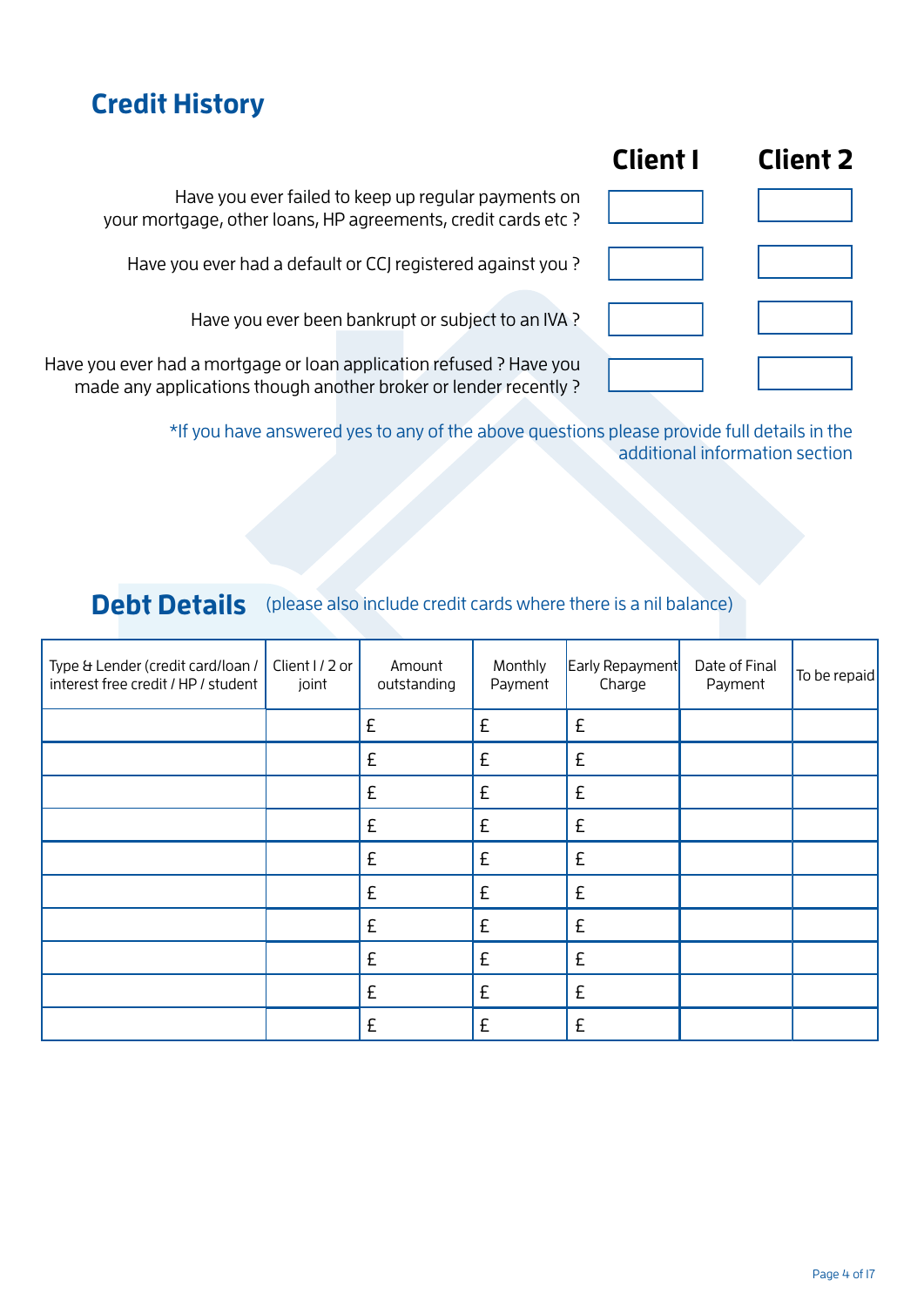# **Household Expenditure**

|                                        | <b>Client I</b>    | <b>Client 2</b>    |
|----------------------------------------|--------------------|--------------------|
| Current mortgage or rent               | £                  | £                  |
| Interest only<br>repayment strategy    | $\pmb{\mathsf{E}}$ | $\pmb{\mathsf{E}}$ |
| Private medical cover or<br><b>ASU</b> | £                  | £                  |
| Hire purchase or rental<br>agreement   | £                  | £                  |
| Other loans                            | £                  | £                  |
| Credit / store cards                   | £                  | £                  |
| Maintenance                            | £                  | £                  |
| Fuel $E$                               |                    | £                  |
| Road Tax $E$                           |                    | £                  |
| Car insurance policies $E$             |                    | £                  |
| Servicing $E$                          |                    | $\pmb{\mathsf{E}}$ |
| Parking                                | E                  | £                  |
| Fares (travel card /<br>season ticket) | $\pmb{\mathsf{E}}$ | £                  |
| Council Tax $E$                        |                    | $\pmb{\mathsf{E}}$ |
| Gas $E$                                |                    | $\pmb{\mathsf{E}}$ |
| Electricity $E$                        |                    | £                  |
| Water $E$                              |                    | $\pmb{\mathsf{E}}$ |
| Landline & broadband $E$               |                    | £                  |
| Subscription TV $E$                    |                    | $\pmb{\mathsf{E}}$ |
| TV Licence $E$                         |                    | £                  |
| Ground rent $E$                        |                    | £                  |
| Service charge $E$                     |                    | £                  |
| Other $E$                              |                    | £                  |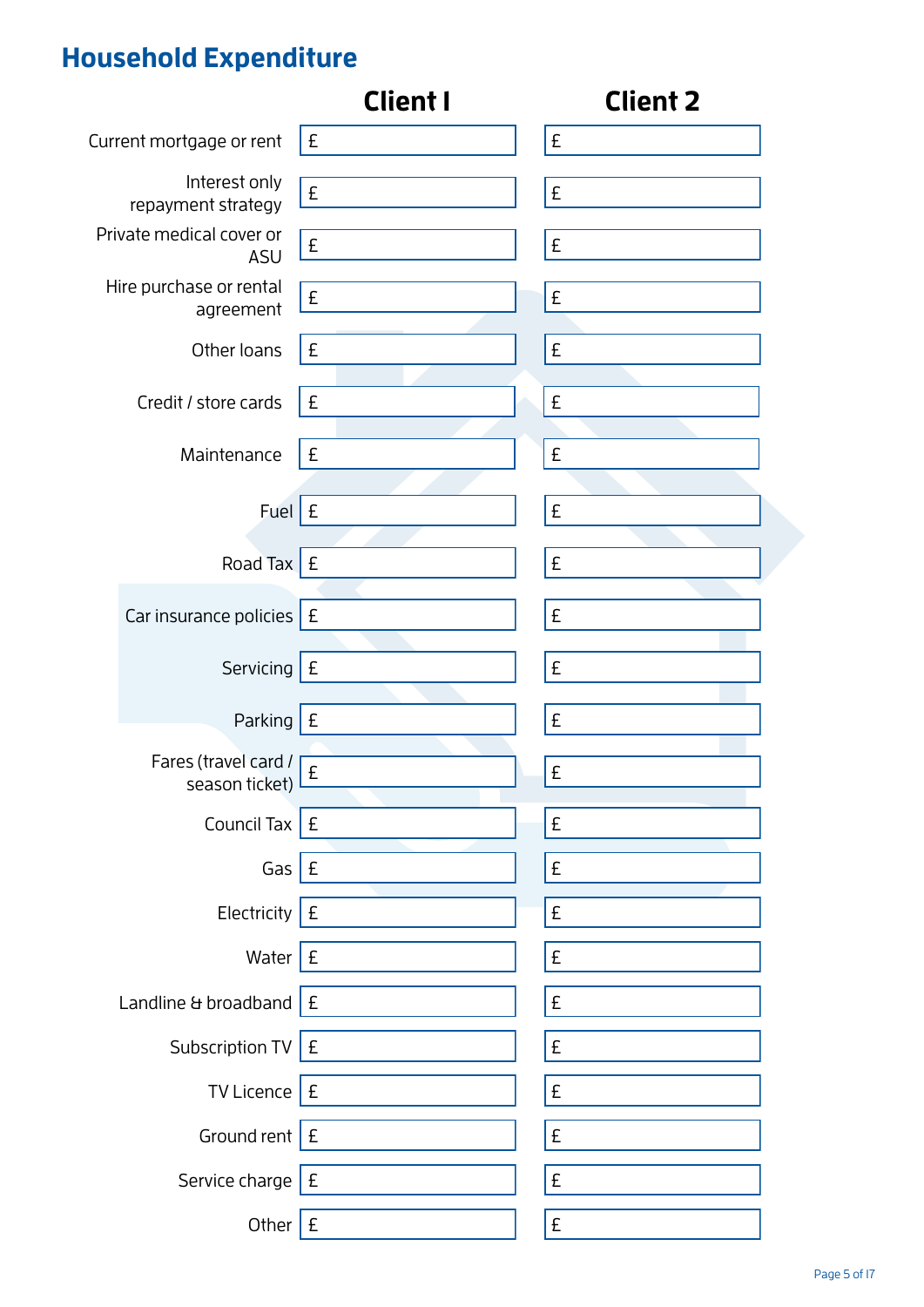# **Household Expenditure**

|                                     | <b>Client I</b>     | <b>Client 2</b>    |
|-------------------------------------|---------------------|--------------------|
| Food & washing                      | E                   | $\pmb{\mathsf{E}}$ |
| Clothing                            | $\pmb{\mathsf{E}}$  | $\pmb{\mathsf{E}}$ |
| Personal goods (e.g.<br>toiletries) | $\pmb{\mathsf{E}}$  | $\pmb{\mathsf{E}}$ |
| Mobile phone                        | $\pmb{\mathsf{E}}$  | $\pmb{\mathsf{E}}$ |
| Repairs                             | $\pmb{\mathsf{E}}$  | £                  |
| School / child minding<br>fees      | $\pmb{\mathsf{E}}$  | £                  |
| Leisure / social                    | £                   | £                  |
| Alcohol / tobacco                   | $\pmb{\mathsf{E}}$  | $\pmb{\mathsf{E}}$ |
| Holidays                            | £                   | $\pmb{\mathsf{E}}$ |
| Pet insurance                       | E                   | $\pmb{\mathsf{E}}$ |
| Pension policies                    | $\pmb{\mathsf{E}}$  | $\pmb{\mathsf{E}}$ |
| Life insurance policies             | $\pmb{\mathsf{E}}$  | £                  |
| General insurance policies          | $\pmb{\mathsf{E}}$  | £                  |
| Savings / investments               | $\pmb{\mathsf{E}}$  | $\pmb{\mathsf{E}}$ |
| Gym membership                      | $\pmb{\mathsf{E}}$  | $\pmb{\mathsf{E}}$ |
| Totals                              | $\overline{O}$<br>E | E<br>Ő             |

\*Any other monthly living costs, please write details in additional information section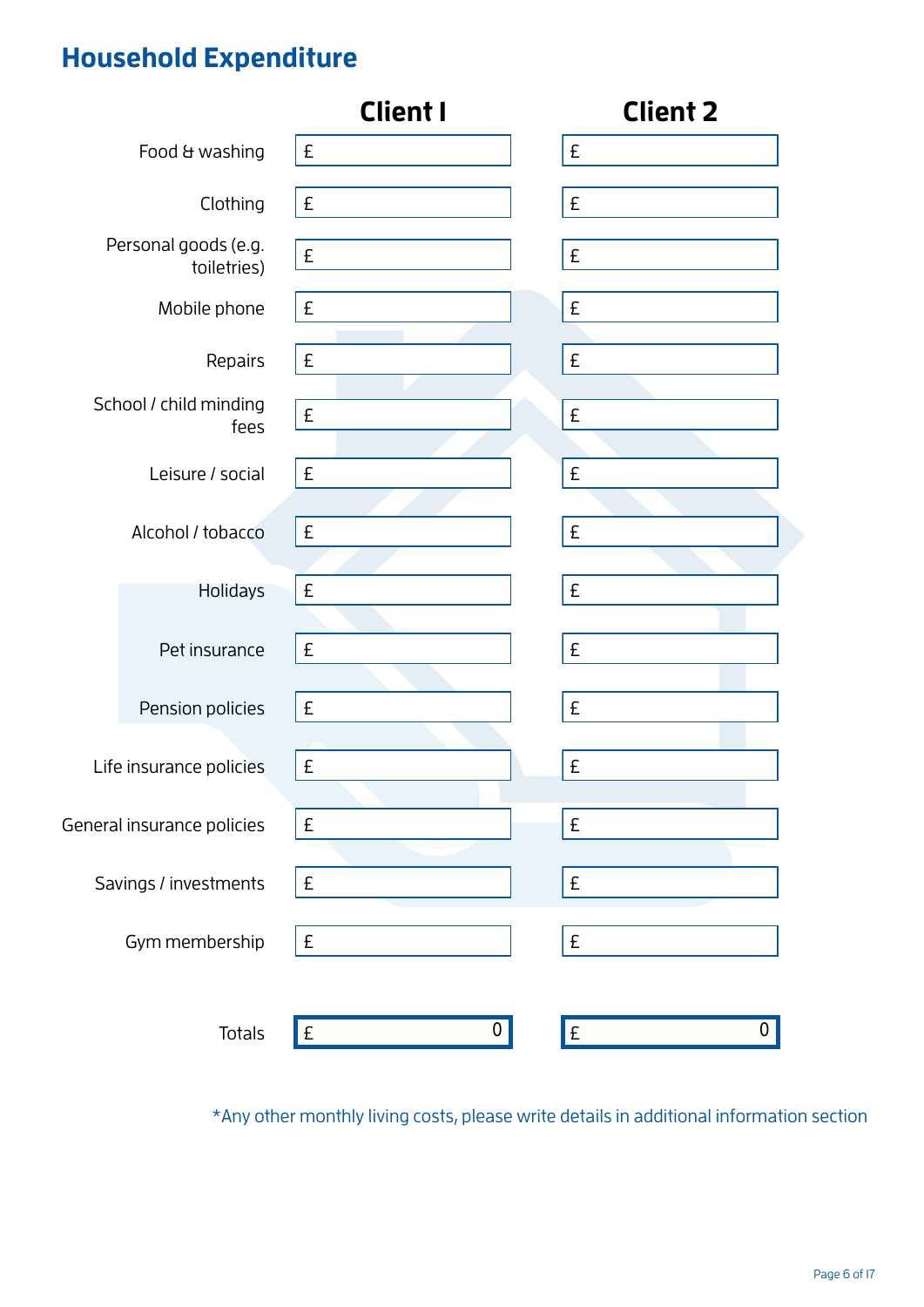#### **Investment Properties** (if more than one please provide a schedule)

If your existing properties are jointly owned, please ensure that you only enter the portfolio value and outstanding amount once.

| If your existing properties are jointly owned, please ensure that you only enter the portfolio value and outstanding amount once. |                                                  |                                                                                     |                         |                 |  |
|-----------------------------------------------------------------------------------------------------------------------------------|--------------------------------------------------|-------------------------------------------------------------------------------------|-------------------------|-----------------|--|
|                                                                                                                                   |                                                  | <b>Client I</b>                                                                     |                         | <b>Client 2</b> |  |
|                                                                                                                                   | Do you have any buy to                           |                                                                                     |                         |                 |  |
|                                                                                                                                   | let mortgages?<br>How many buy to let            |                                                                                     |                         |                 |  |
|                                                                                                                                   | mortgages do you                                 |                                                                                     |                         |                 |  |
|                                                                                                                                   | have?                                            |                                                                                     |                         |                 |  |
|                                                                                                                                   | Total portfolio value of<br>buy to let portfolio | £                                                                                   | £                       |                 |  |
|                                                                                                                                   | Total loan outstanding<br>on portfolio           | £                                                                                   | £                       |                 |  |
|                                                                                                                                   |                                                  | *Please write details of buy to let portfolio in the additional information section |                         |                 |  |
| <b>Your Current Home</b>                                                                                                          |                                                  |                                                                                     |                         |                 |  |
| Do you have any existing mortgage or secured loans against your main residential                                                  |                                                  |                                                                                     |                         |                 |  |
|                                                                                                                                   |                                                  |                                                                                     |                         | property?       |  |
|                                                                                                                                   |                                                  |                                                                                     | Who owns this mortgage? |                 |  |
|                                                                                                                                   |                                                  | <b>Client I</b>                                                                     |                         | <b>Client 2</b> |  |
| Current market value of                                                                                                           | £<br>property                                    |                                                                                     | £                       |                 |  |
| Total outstanding<br>mortgage amount                                                                                              | £                                                |                                                                                     | £                       |                 |  |
| Mortgage type                                                                                                                     |                                                  |                                                                                     |                         |                 |  |
|                                                                                                                                   |                                                  |                                                                                     |                         |                 |  |
|                                                                                                                                   | Lender                                           |                                                                                     |                         |                 |  |
| Mortgage end date                                                                                                                 |                                                  |                                                                                     |                         |                 |  |
|                                                                                                                                   |                                                  |                                                                                     |                         |                 |  |
|                                                                                                                                   | Interest rate                                    |                                                                                     |                         |                 |  |
| Interest type                                                                                                                     |                                                  |                                                                                     |                         |                 |  |
| If other, what type is it?                                                                                                        |                                                  |                                                                                     |                         |                 |  |
| Interest rate / product end                                                                                                       | date                                             |                                                                                     |                         |                 |  |
| Is there any early<br>repayment charge?                                                                                           |                                                  |                                                                                     |                         |                 |  |
| Amount of charge $E$                                                                                                              |                                                  |                                                                                     | £                       |                 |  |
| End date for repayment                                                                                                            |                                                  |                                                                                     |                         |                 |  |

charge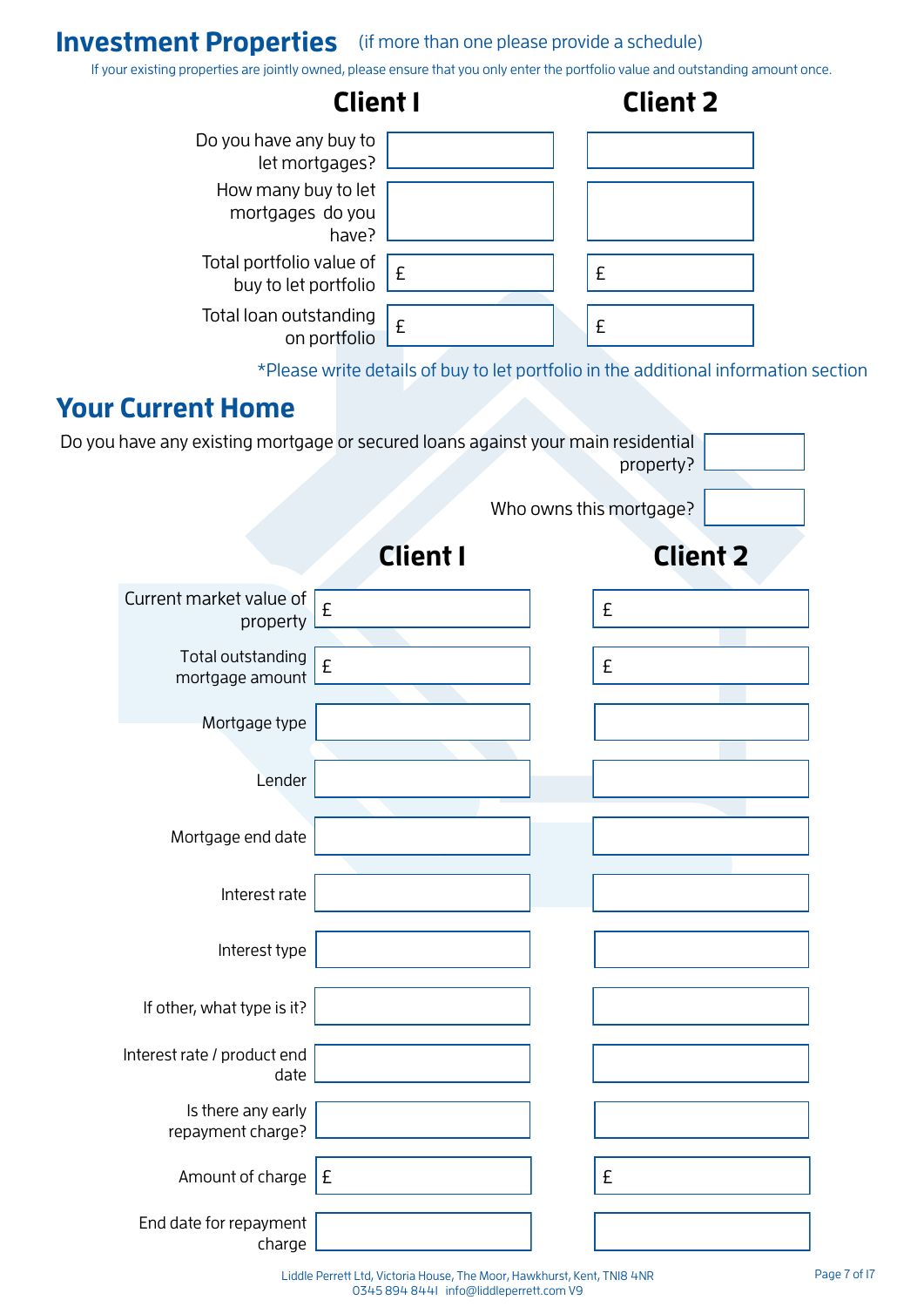# **Your Current Home - secured loans**

| Outstanding Loan Amount | Lender | End date | Interest<br>Rate | Type (Fixed<br>Rate / Tracker<br>/ Capped /<br>Discount / Other | End Rate for<br>interest rate<br>$\left  \text{(if applicable)} \right $ | Is there<br>an early<br>repayment<br>charge | Total early<br>repayment<br>charge<br>against<br>property |
|-------------------------|--------|----------|------------------|-----------------------------------------------------------------|--------------------------------------------------------------------------|---------------------------------------------|-----------------------------------------------------------|
| £                       |        |          |                  |                                                                 |                                                                          |                                             |                                                           |
| £                       |        |          |                  |                                                                 |                                                                          |                                             |                                                           |

Yes No

### **New Mortgage Requirements**

| Postal address of property to be                     | mortgaged           |                                           |                     |
|------------------------------------------------------|---------------------|-------------------------------------------|---------------------|
| <b>Purchase Price</b>                                |                     | purchase price                            | £                   |
| If remortgage, what is the original<br>purchase date |                     | Source of deposit                         |                     |
| Total amount of deposit (if<br>purchase)             | £                   | Agent who verified                        |                     |
| Rental income expected                               | £                   | Amount allocated for<br>home improvements | £                   |
| Amount allocated for debt<br>consolidation           | £                   | Loan required                             | £                   |
| Who will the borrowers be?                           |                     | Term of loan                              |                     |
| <b>Property type (tick all that apply)</b>           |                     |                                           |                     |
|                                                      |                     |                                           |                     |
| <b>Standard Property</b>                             | Purpose built flat  | Converted flat                            | Flat over shop      |
| Maisonette                                           | Flying freehold     | Studio Flat                               | Flat over 4 storeys |
| Over or adjacent to<br>commercial premises           | Ex Local Authority  | Lift access                               | Deck access         |
| New Build                                            | Shared<br>ownership | Concrete<br>construction                  | Detached            |
| Terraced                                             | Semi detached       |                                           |                     |
| Tenure                                               |                     | Remaining term of lease (if<br>leasehold) |                     |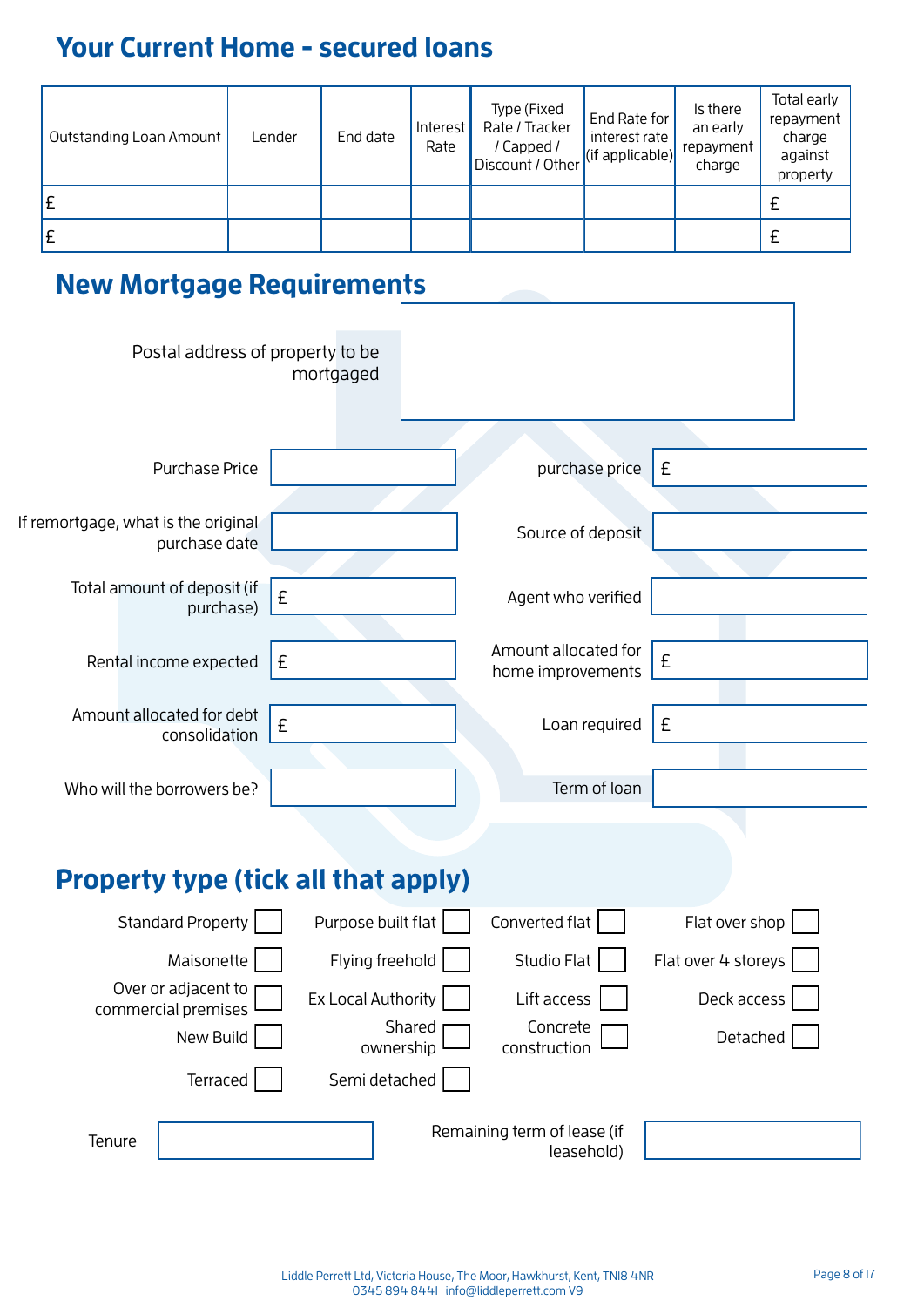# **Mortgage, Family & Personal Protection**

| Policy Owner | Life Assured | Premium | Provider | Policy Number | Sum Assured | In Trust? |
|--------------|--------------|---------|----------|---------------|-------------|-----------|
|              |              |         |          |               |             |           |
|              |              | t       |          |               |             |           |
|              |              | Σ       |          |               |             |           |
|              |              |         |          |               |             |           |
|              |              | £       |          |               | f           |           |
|              |              | Σ       |          |               |             |           |

| <b>Medical Details</b>                                                                            |                                                           |                 |                 |
|---------------------------------------------------------------------------------------------------|-----------------------------------------------------------|-----------------|-----------------|
|                                                                                                   |                                                           | <b>Client I</b> | <b>Client 2</b> |
| Do you already have or have you previously applied for life or critical                           | illness cover exceeding £100,000?                         |                 |                 |
| If yes, is this policy to be cancelled when new policy goes on risk?                              |                                                           |                 |                 |
| Have you ever been turned down or been offered special terms                                      | by any company?                                           |                 |                 |
| Have you ever made a waiver, income protection claim or critical                                  | illness claim?                                            |                 |                 |
| Name and address of                                                                               | doctor:                                                   |                 |                 |
|                                                                                                   | Have you been registered there for<br>more than 6 months? |                 |                 |
| Telephone number                                                                                  |                                                           |                 |                 |
|                                                                                                   | Height                                                    |                 |                 |
|                                                                                                   | Weight                                                    |                 |                 |
| Waist measurement                                                                                 |                                                           |                 |                 |
| Have you recently<br>lost or gained<br>weight? If so how<br>much, over what<br>period and reason? |                                                           |                 |                 |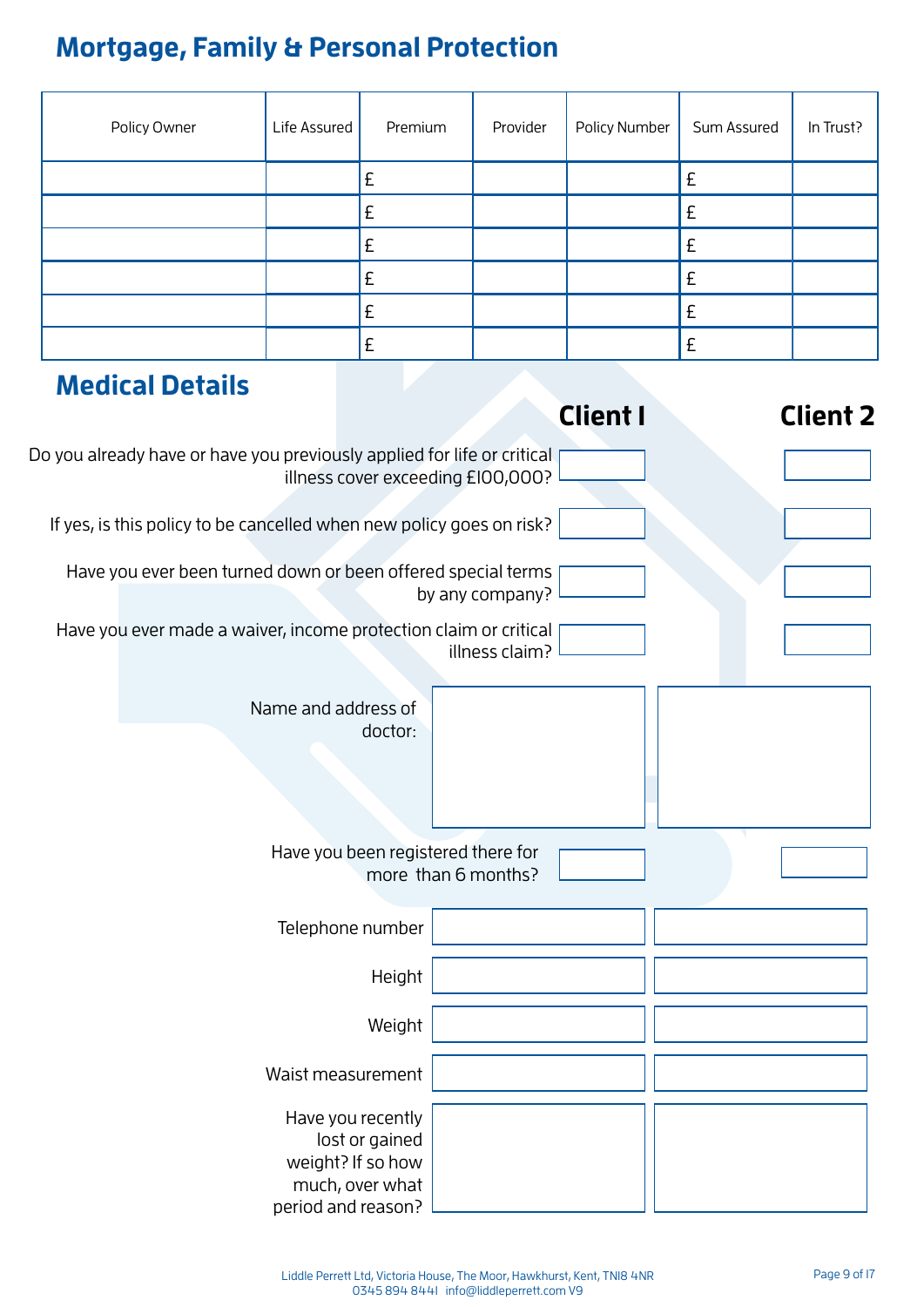| <b>Medical Details (continued)</b>                                         | <b>Client I</b> | <b>Client 2</b> |
|----------------------------------------------------------------------------|-----------------|-----------------|
| Have you used any tobacco or nicotine<br>products in the last year?        |                 |                 |
| Have you ever smoked? If so when, and how<br>many per week?                |                 |                 |
| Number of cigarettes or cigars smoked per<br>day?                          |                 |                 |
| Do you smoke a pipe?                                                       |                 |                 |
| Do you use nicotine replacement<br>patches, gum, or electronic cigarettes? |                 |                 |
| How many units of alcohol do<br>you drink per week?                        |                 |                 |
| Have you ever been advised reduce<br>your drinking on medical grounds?     |                 |                 |
| Have you ever taken<br>non-prescription drugs?                             |                 |                 |
| Within the last 5 years have you been<br>exposed to risk of HIV infection? |                 |                 |

(HIV can be caught through unsafe sex, intravenous drug abuse, blood transfusions undertaken outside of the European Union or surgery taken outside the European Union)

| Have you had or do you currently have any of the following?                                                                                     | <b>Client I</b> | <b>Client 2</b> |
|-------------------------------------------------------------------------------------------------------------------------------------------------|-----------------|-----------------|
| Cancer, Leukaemia, Hodgkin's disease, Lymphoma, brain or spinal<br>tumour                                                                       |                 |                 |
| Heart disease (including heart attack, Angina, heart defects from birth<br>or heart surgery)                                                    |                 |                 |
| Stroke, brain haemorrhage or brain injury                                                                                                       |                 |                 |
| Multiple Sclerosis, Optic or Retrobulbar Neuritis, Parkinson's disease,<br>paralysis, Epilepsy, Alzheimer's disease, Dementia or Cerebral Palsy |                 |                 |
| Any other disorder of the arteries (including disease in the legs or of<br>the aorta)                                                           |                 |                 |
| Diabetes or sugar in the urine                                                                                                                  |                 |                 |
| Mental illness that has required treatment or referral to a psychiatrist                                                                        |                 |                 |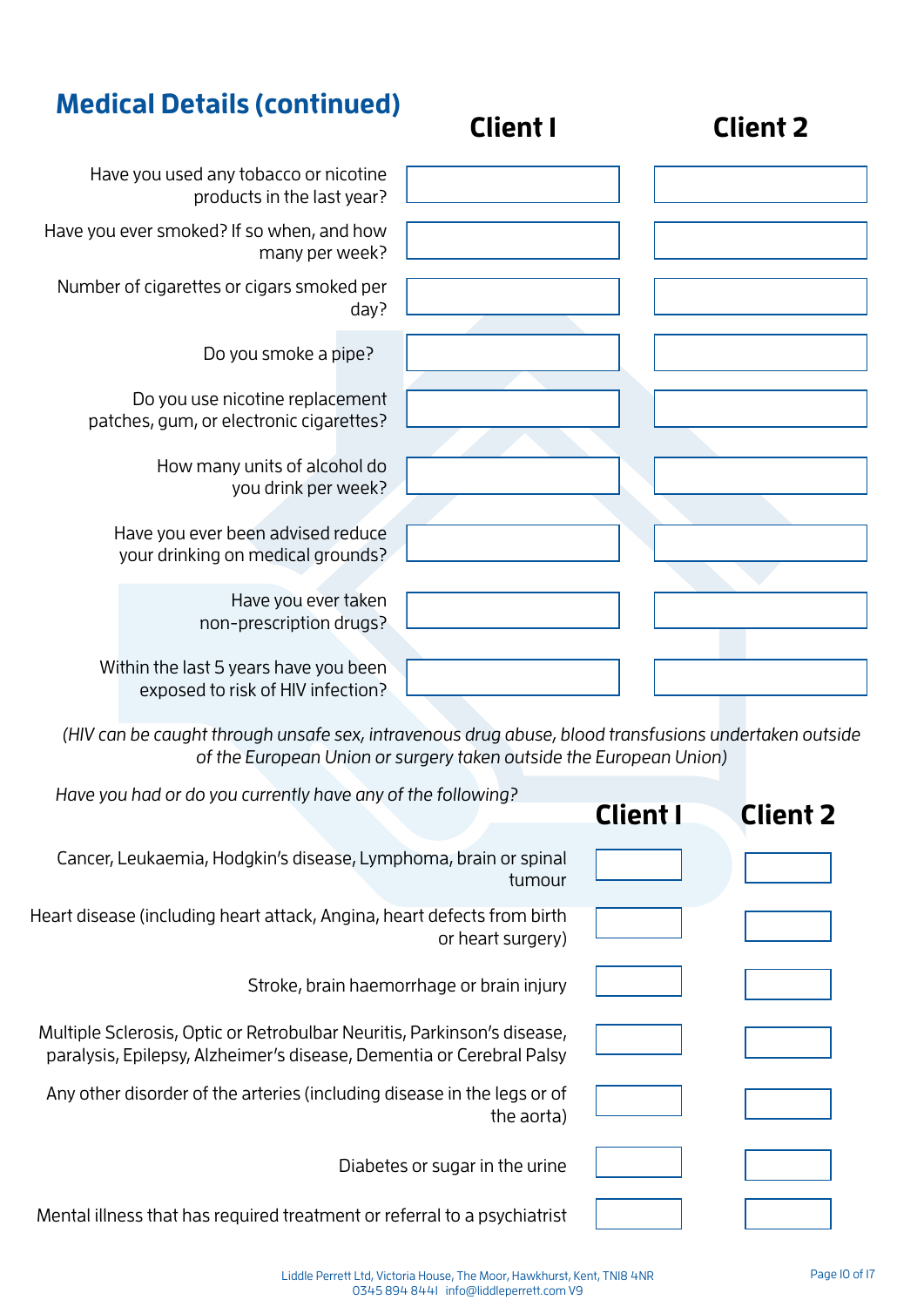# **Recent Health**

| In the last 5 years have you had any of the following?                                                                                                                 | <b>Client I</b> | <b>Client 2</b> |
|------------------------------------------------------------------------------------------------------------------------------------------------------------------------|-----------------|-----------------|
| A mole or freckle that has bled, caused pain or changed in<br>appearance or any lump or growth                                                                         |                 |                 |
| Chest pain, irregular heartbeat, raised blood pressure or raised<br>cholesterol                                                                                        |                 |                 |
| Asthma, bronchitis or any other respiratory disorder                                                                                                                   |                 |                 |
| Numbness, loss of feeling or tingling of the limbs or face,<br>loss of balance or co-ordination                                                                        |                 |                 |
| Seizures, fits, fainting or blackouts                                                                                                                                  |                 |                 |
| Any disorder of the eyes or ears, including blurred or double vision, or<br>impaired hearing (You can ignore sight problems corrected by glasses<br>or contact lenses) |                 |                 |
| Arthritis, back pain, Sciatica, neck, knee or wrist pain or any other<br>joint, bone or muscle disorder (including RSI)                                                |                 |                 |
| Any disorder of the digestive system, liver, stomach, pancreas or<br>bowel (including ulcers, Hepatitis, Colitis or Crohn's disease)                                   |                 |                 |
| Any blood disorder                                                                                                                                                     |                 |                 |
| Any thyroid disorder                                                                                                                                                   |                 |                 |
| Any disorder of the kidney, bladder or genito-urinary system<br>(including urinary tract infections and blood or protein in the urine)                                 |                 |                 |
| Treatment or a positive test for any disease which was transmitted<br>sexually                                                                                         |                 |                 |
| Depression, anxiety, stress, fatigue or nervous breakdown                                                                                                              |                 |                 |

\*If you answered yes to any of the questions in the above sections, please enter details on the Additional information sheet.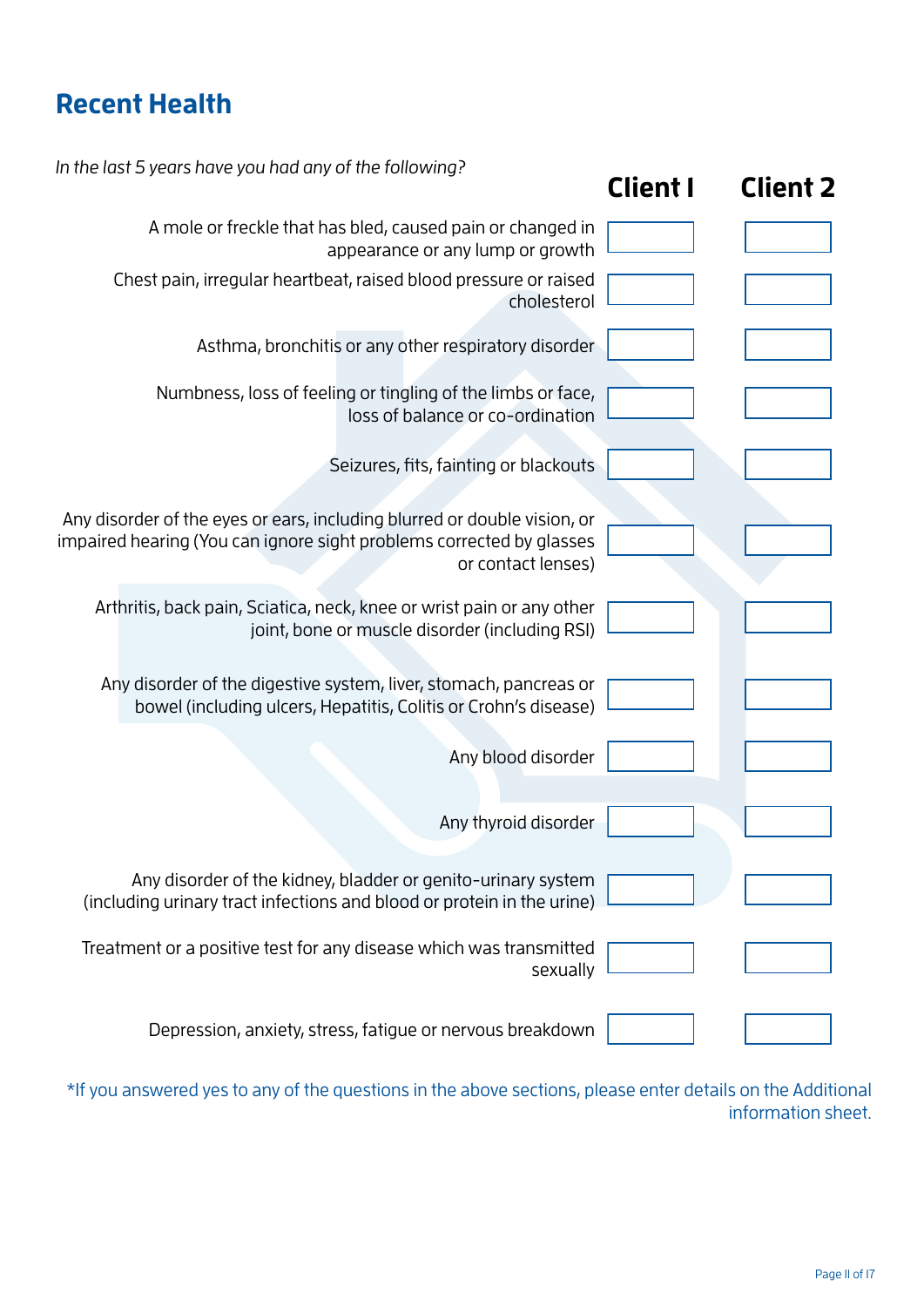#### **Recent Health - Further Information** Name of condition How often do symptoms occur? Do you take any medication? If so please give details How many days have you had off relating to the above condition? When was your most recent time off work relating to above condition? Are you receiving treatment for this condition? Will you have to have any operation/ treatment in the future related to this condition? If so can you specify the dates this is to occur? Date first occurred Date last occurred Symptoms **Client 1 Client 2**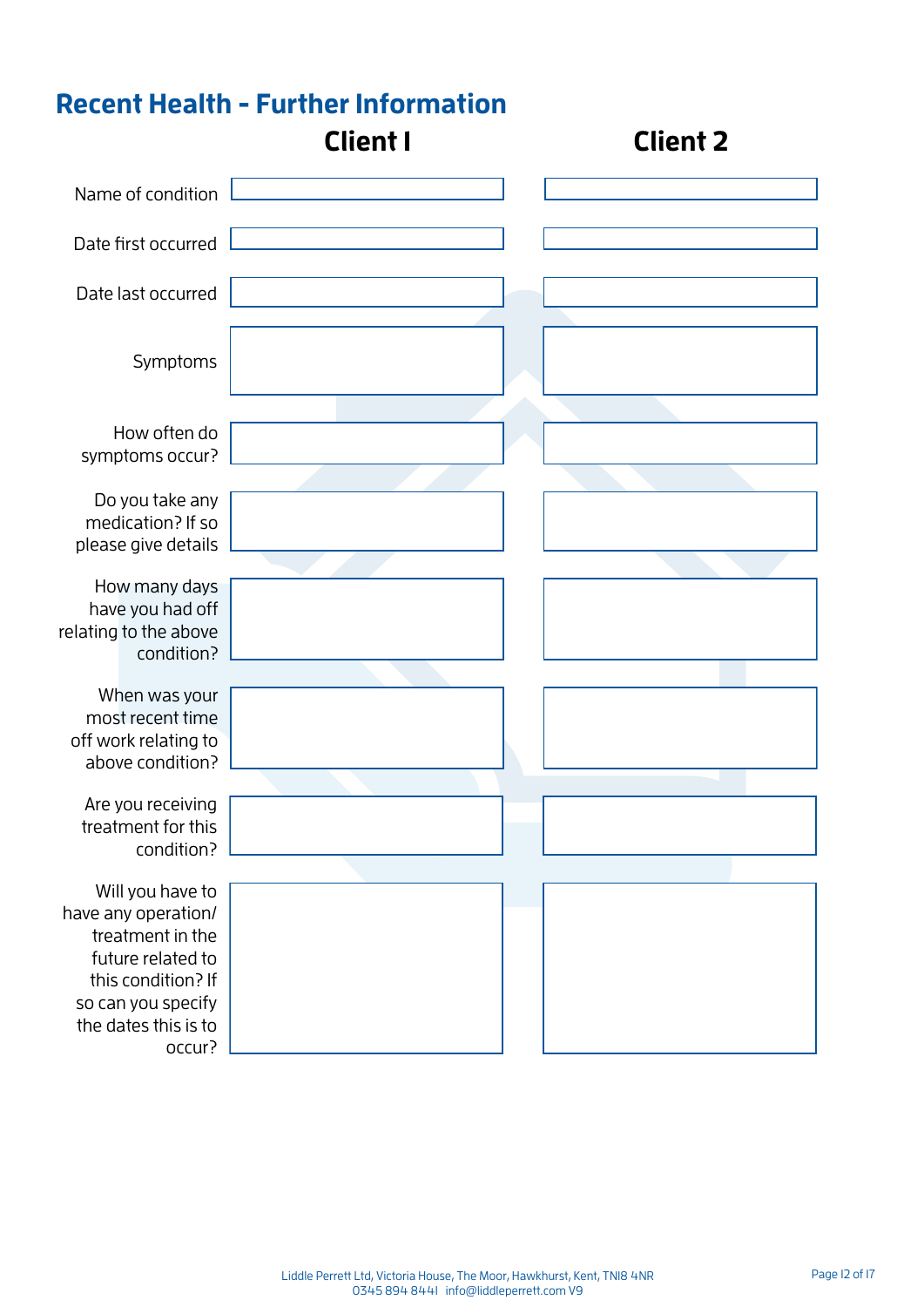| <b>Health Consultations</b>                                                                                                                                                                              | <b>Client I</b> | <b>Client 2</b> |
|----------------------------------------------------------------------------------------------------------------------------------------------------------------------------------------------------------|-----------------|-----------------|
| Other than consultations to do with the points on the previous page<br>have you had a medical consultation in the last I2 months<br>(e.g. doctor, consultant, psychiatrist, hospital, clinic, osteopath) |                 |                 |
| Have you ever had (or been advised to have) any medical<br>investigation, scan, test<br>or attended hospital in the last 5 years?                                                                        |                 |                 |
| Are you awaiting any medical consultation, check up, investigation,<br>scans or tests                                                                                                                    |                 |                 |
| Have you been prescribed any drugs or been given any other<br>treatment in the last I2 months.                                                                                                           |                 |                 |
| Have you ever tested positive for HIV, Hepatitis B or C or are you<br>awaiting the results of such a test                                                                                                |                 |                 |
| Note: If the result is negative, the fact of having an HIV test will not in itself have any effect on your application terms for<br>insurance                                                            |                 |                 |
| Have you ever undergone any surgical procedure outside the<br>European Union or been a recipient of blood products from outside<br>of the European Union                                                 |                 |                 |
| <b>Family Health</b>                                                                                                                                                                                     |                 |                 |
| Have either of your natural parents, brothers or sisters suffered or died before the age of 65 from any of                                                                                               |                 |                 |
| the following?<br>Heart disease                                                                                                                                                                          |                 |                 |
| <b>Stroke</b>                                                                                                                                                                                            |                 |                 |
| <b>Raised Cholesterol</b>                                                                                                                                                                                |                 |                 |

| Raised Cholesterol                                        |  |
|-----------------------------------------------------------|--|
| Cancer - Breast                                           |  |
| Cancer - Ovarian                                          |  |
| Cancer - colo-rectal (e.g. cancer of the colon or rectum) |  |
| Cancer – Other (i.e. not breast, ovarian, or colo-rectal) |  |
| <b>Diabetes</b>                                           |  |
| <b>Multiple Sclerosis</b>                                 |  |
| Huntingtons disease                                       |  |
| Polycystic kidney disease                                 |  |
| Polyposis of the colon                                    |  |
| Any other hereditary disorder                             |  |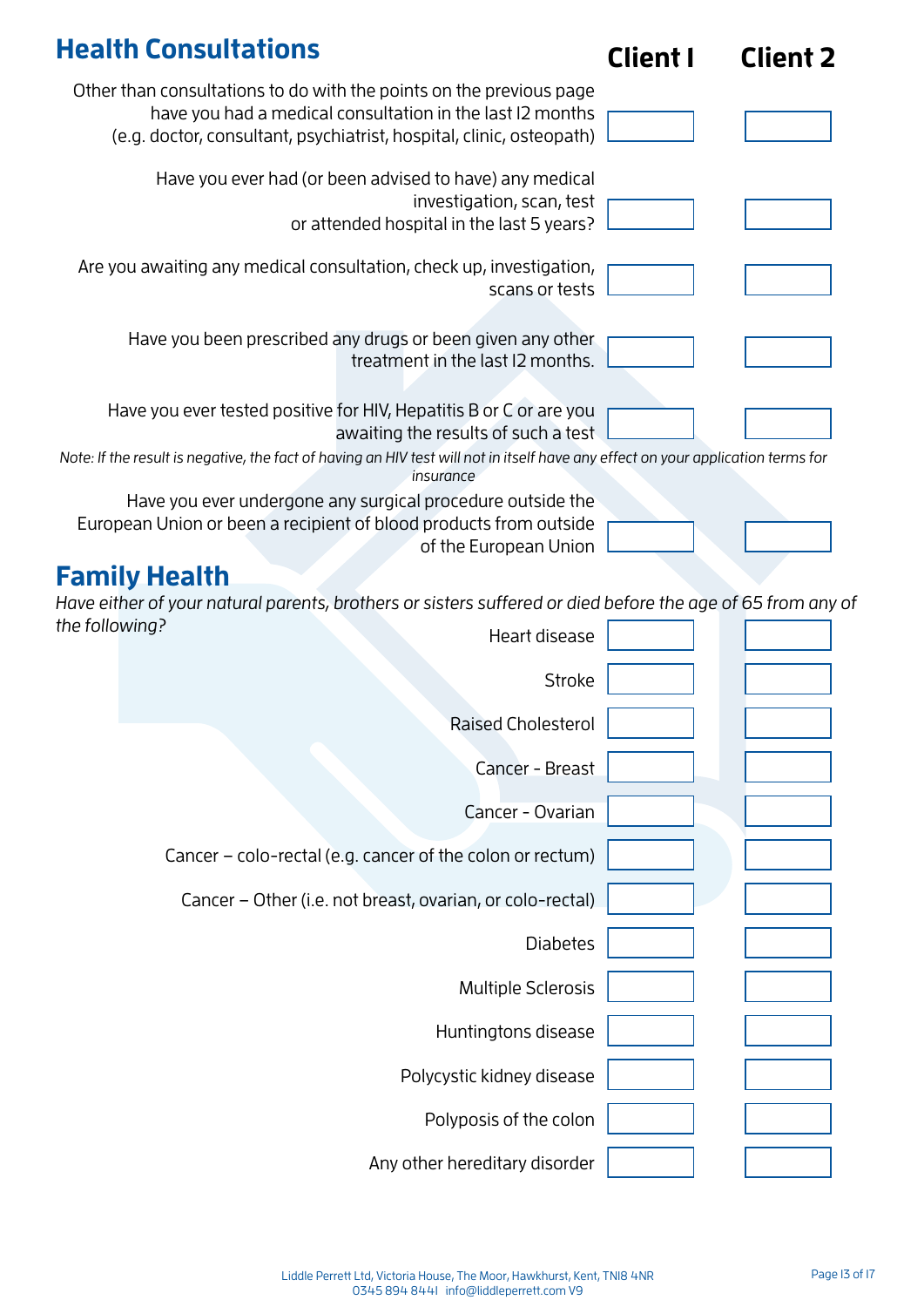# **Family Health - Further Information**

| Disease | <b>Family Member</b> | Age Diagnosed |
|---------|----------------------|---------------|
|         |                      |               |
|         |                      |               |
|         |                      |               |
|         |                      |               |

|                               | <b>Client I</b> |     | <b>Client 2</b> |     |
|-------------------------------|-----------------|-----|-----------------|-----|
|                               | Mum             | Dad | Mum             | Dad |
| How old are your parents?     |                 |     |                 |     |
| Age deceased (if appropriate) |                 |     |                 |     |

#### **Pastimes**

Do you take part in any hazardous sports or pastimes, or do you intend to start? The following are examples, but you should include any activities that are hazardous if your involvement is, or will be, limited to one occasion, for example a race day, a flying lesson, a trip in a hot air balloon or a team building exercise, and have no intention of pursuing the activity further you need not disclose it.

|                                                                                | <b>Client I</b> | <b>Client 2</b> |
|--------------------------------------------------------------------------------|-----------------|-----------------|
| Diving                                                                         |                 |                 |
| Flying                                                                         |                 |                 |
| Motor sports                                                                   |                 |                 |
| Mountaineering/rock climbing                                                   |                 |                 |
| Other                                                                          |                 |                 |
| Do you ride a motor bike?                                                      |                 |                 |
| What is the pastime?                                                           |                 |                 |
| Do you have any formal qualifications for this pastime?<br>(Please list below) |                 |                 |
| How old were you when you began participating in this<br>pastime?              |                 |                 |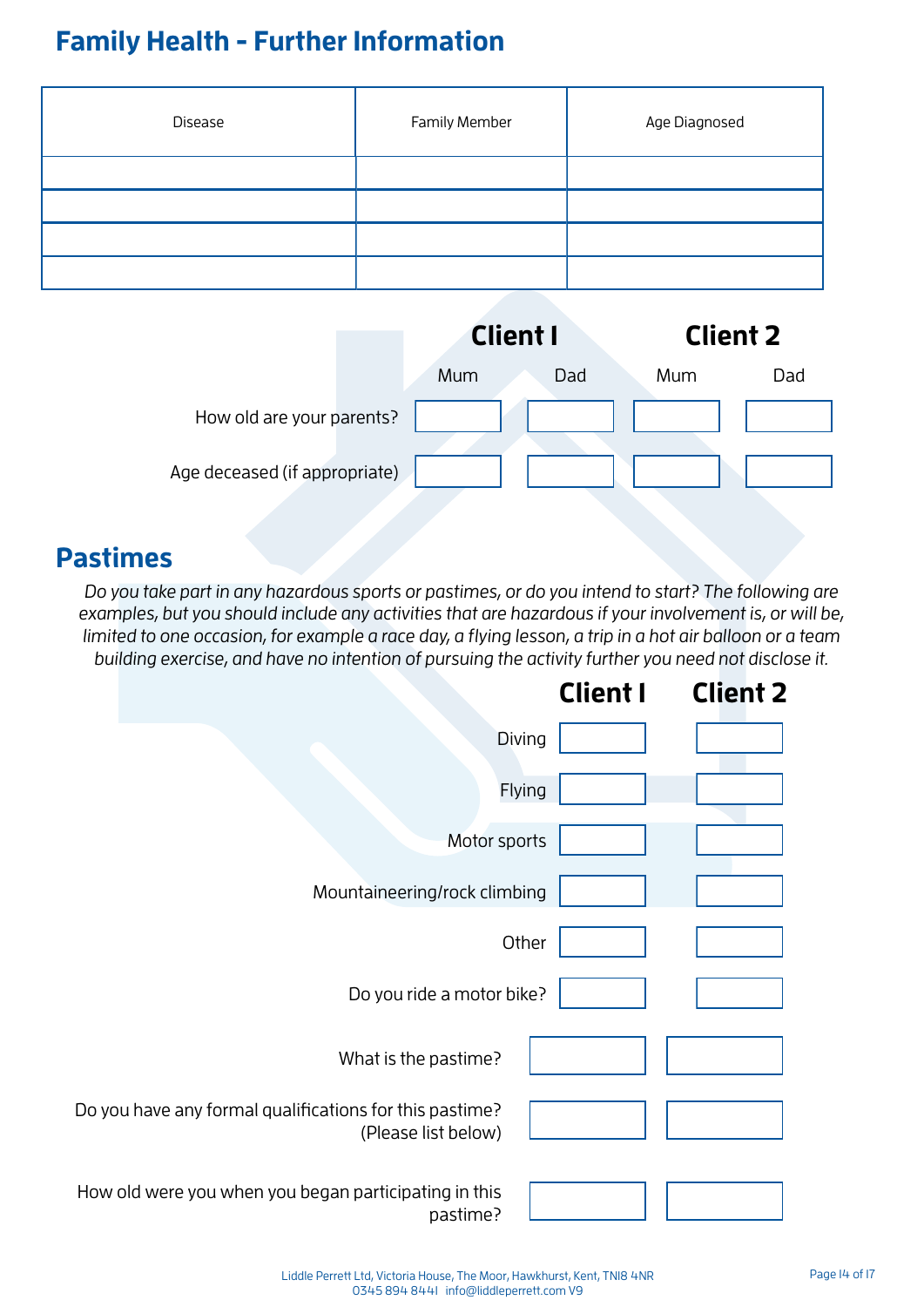# **Occupational Details**

|                                                                                                                                                                              | <b>Client I</b> | <b>Client 2</b> |
|------------------------------------------------------------------------------------------------------------------------------------------------------------------------------|-----------------|-----------------|
| Do you work at heights over IO feet (3 meters)                                                                                                                               |                 |                 |
| If so, what is the highest & average height<br>you work at and how often?                                                                                                    |                 |                 |
| Working underground                                                                                                                                                          |                 |                 |
| Working underwater                                                                                                                                                           |                 |                 |
| Working offshore (e.g. oil, gas industry)                                                                                                                                    |                 |                 |
| Working with explosives or firearms                                                                                                                                          |                 |                 |
| <b>Armed forces</b>                                                                                                                                                          |                 |                 |
| Professional sports                                                                                                                                                          |                 |                 |
| Aviation (except as a fare paying passenger)                                                                                                                                 |                 |                 |
| What percentage of time would you say you spend doing<br>manual work?                                                                                                        |                 |                 |
| By manual work we mean carrying or lifting, moving goods, working with tools or<br>machinery, crawling or kneeling                                                           |                 |                 |
| What is the nature of the manual work you carry out?                                                                                                                         |                 |                 |
|                                                                                                                                                                              |                 |                 |
| What percentage of time would you say you spend driving?                                                                                                                     |                 |                 |
| Business miles travelled per year                                                                                                                                            |                 |                 |
| Number of hours worked per week                                                                                                                                              |                 |                 |
| Are you currently absent from work?                                                                                                                                          |                 |                 |
| Have you had any time off in the last 2 years due to illness<br>or injury? (Ignore minor ailments such as colds or flu if<br>together they total less than IO days per year) |                 |                 |
| Have you lived or worked outside of the UK for more than 3<br>months in the last 5 years, or do you intend to do so?                                                         |                 |                 |

\*If you answered yes to any of the questions in the above sections, please enter details on the Additional information sheet.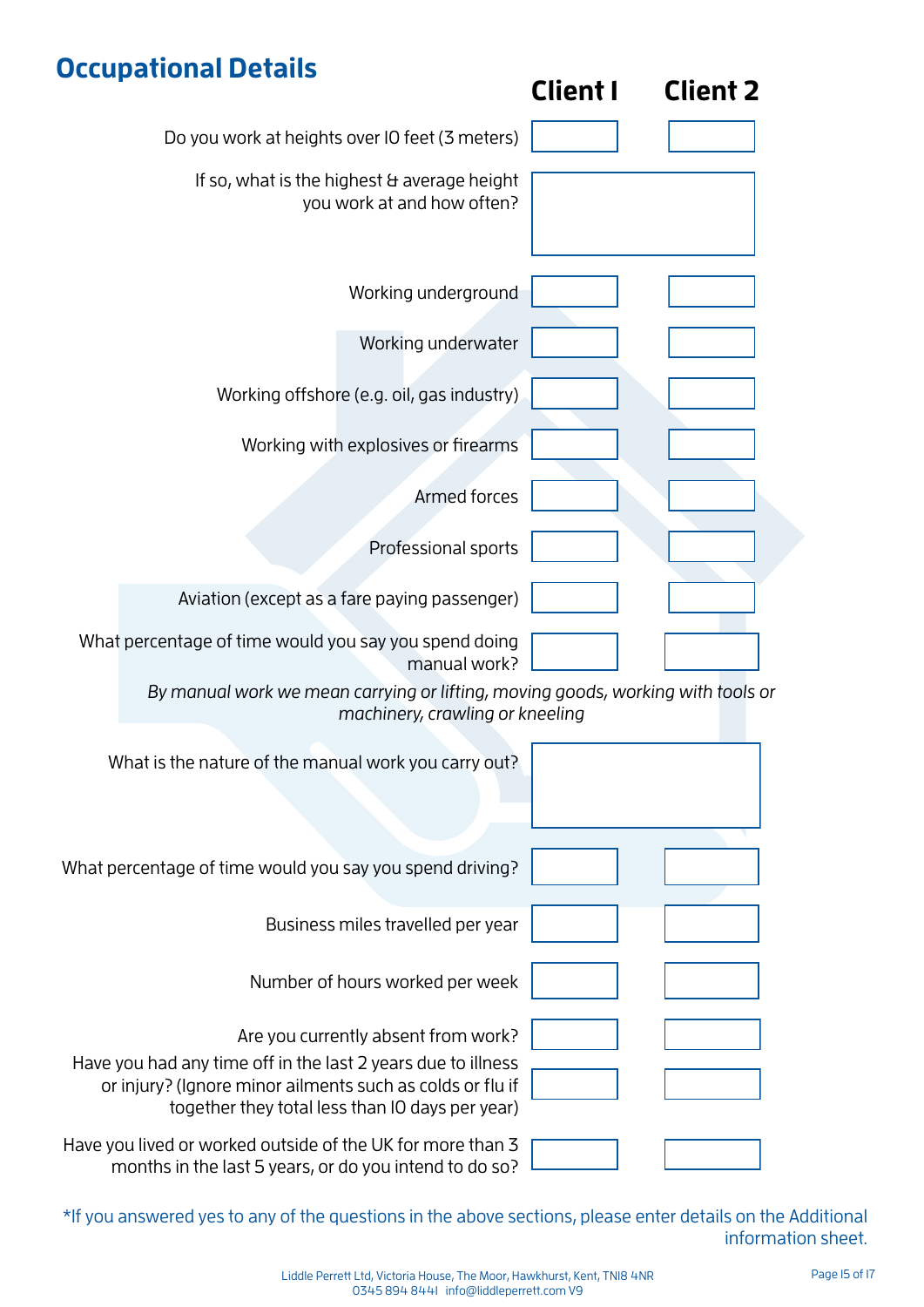### **Occupational Details (Continued)**



#### **What retirement planning/pension planning do you have in place**

This can include, but is not limited to PPS / FSAVC / SIPP / SERPS / Company Scheme / Paid up schemes. Please write details below, including current monthly contributions

#### **What savings & investments do you have in place**

Term? Risk? Accessible? Income or Growth? Tax Efficient? What are your monthly contributions?

#### **Is Estate Planning in place & up to date?**